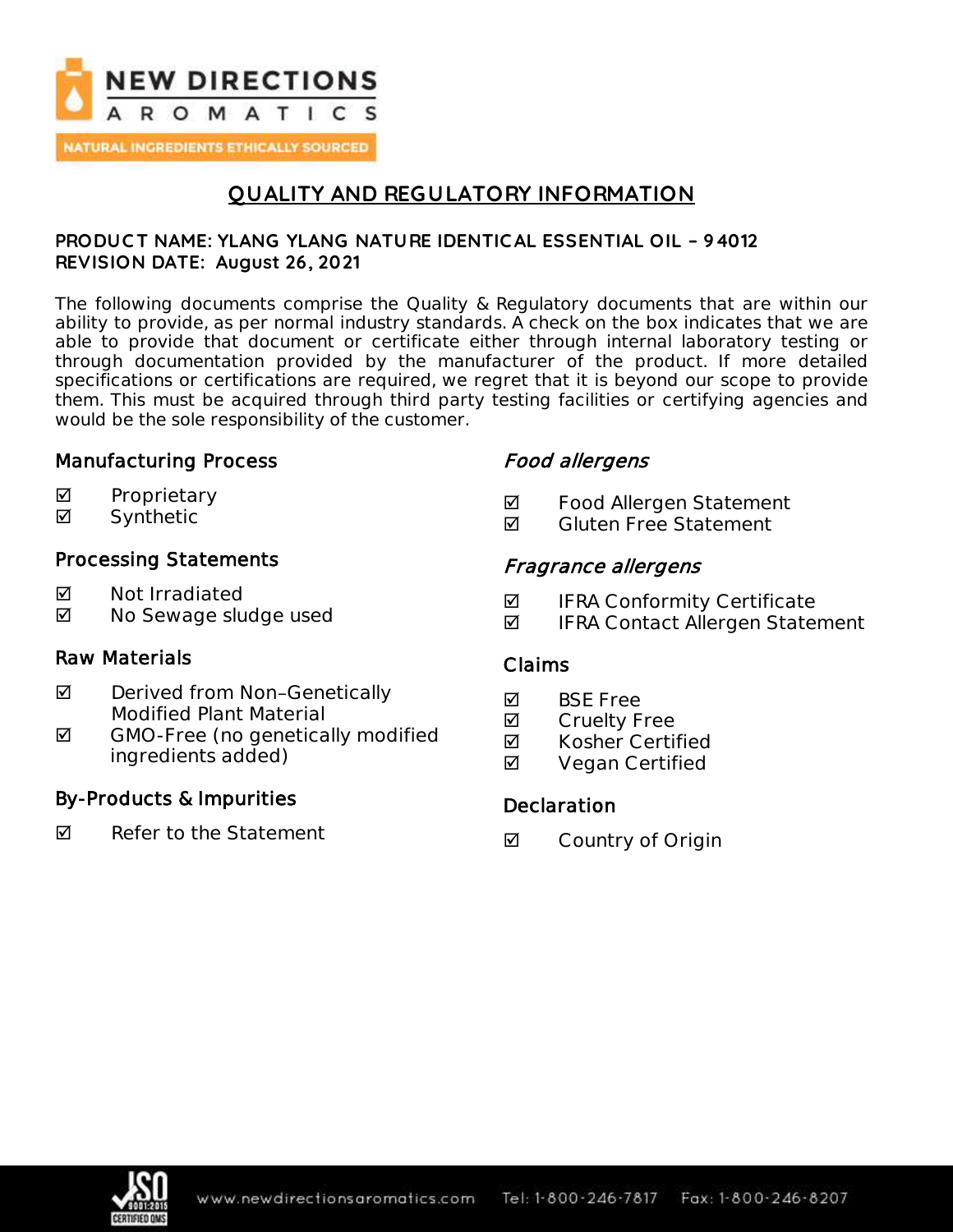

# **NON-IRRADIATION STATEMENT**

## **PRODUC T NAME: YLANG YLANG NATURE IDENTIC AL ESSENTIAL OIL – 94012**

We hereby declare that, to the best of our knowledge, this product has not been irradiated and does not contain any ingredient that has gone through any irradiation.

#### Disclaimer & Caution:

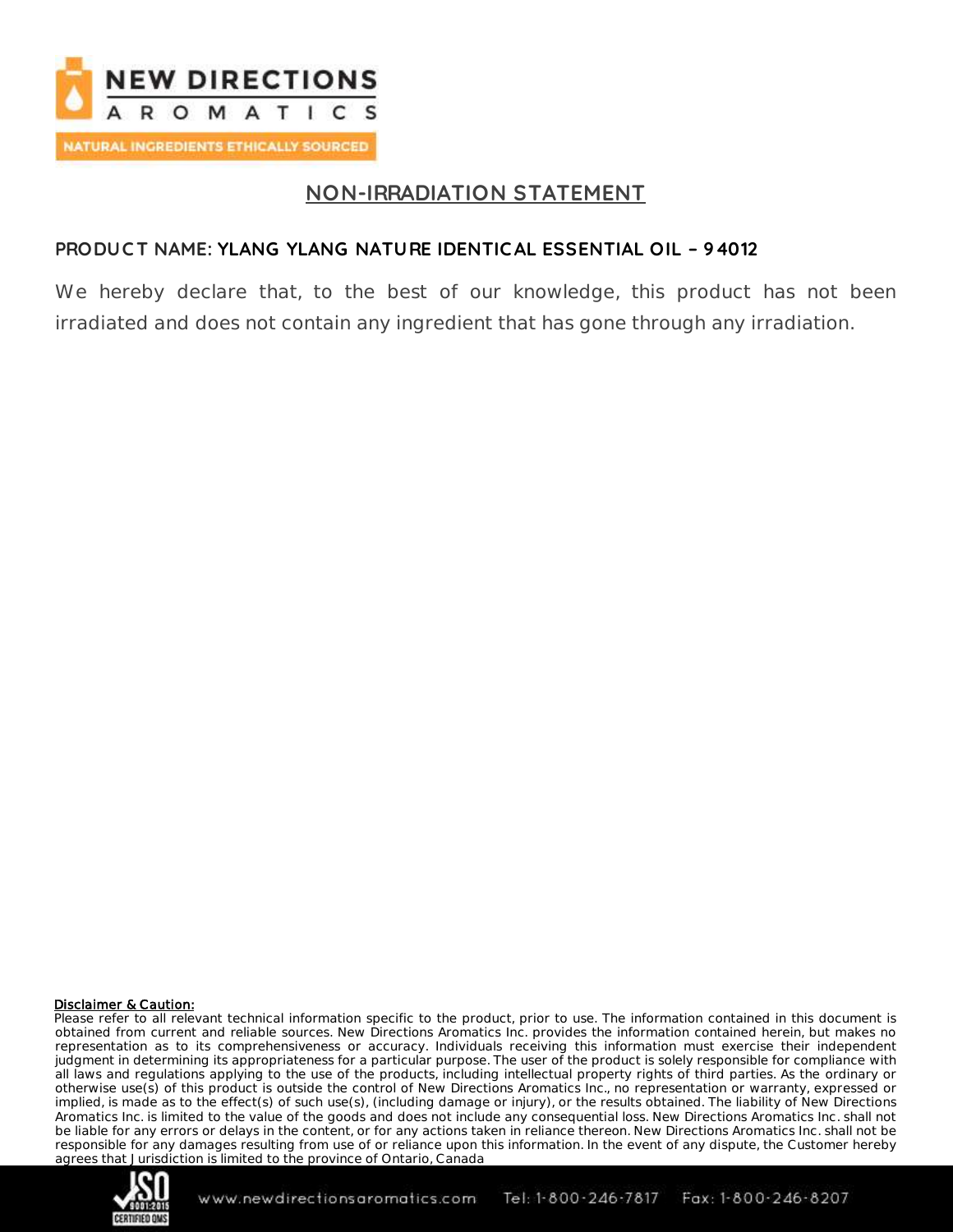

# **SEW ER SLUDGE STATEMENT**

## **PRODUC T NAME: YLANG YLANG NATURE IDENTIC AL ESSENTIAL OIL – 94012**

We hereby declare that, to the best of our knowledge, this product is free from, and was not processed with, sewer sludge.

#### Disclaimer & Caution:

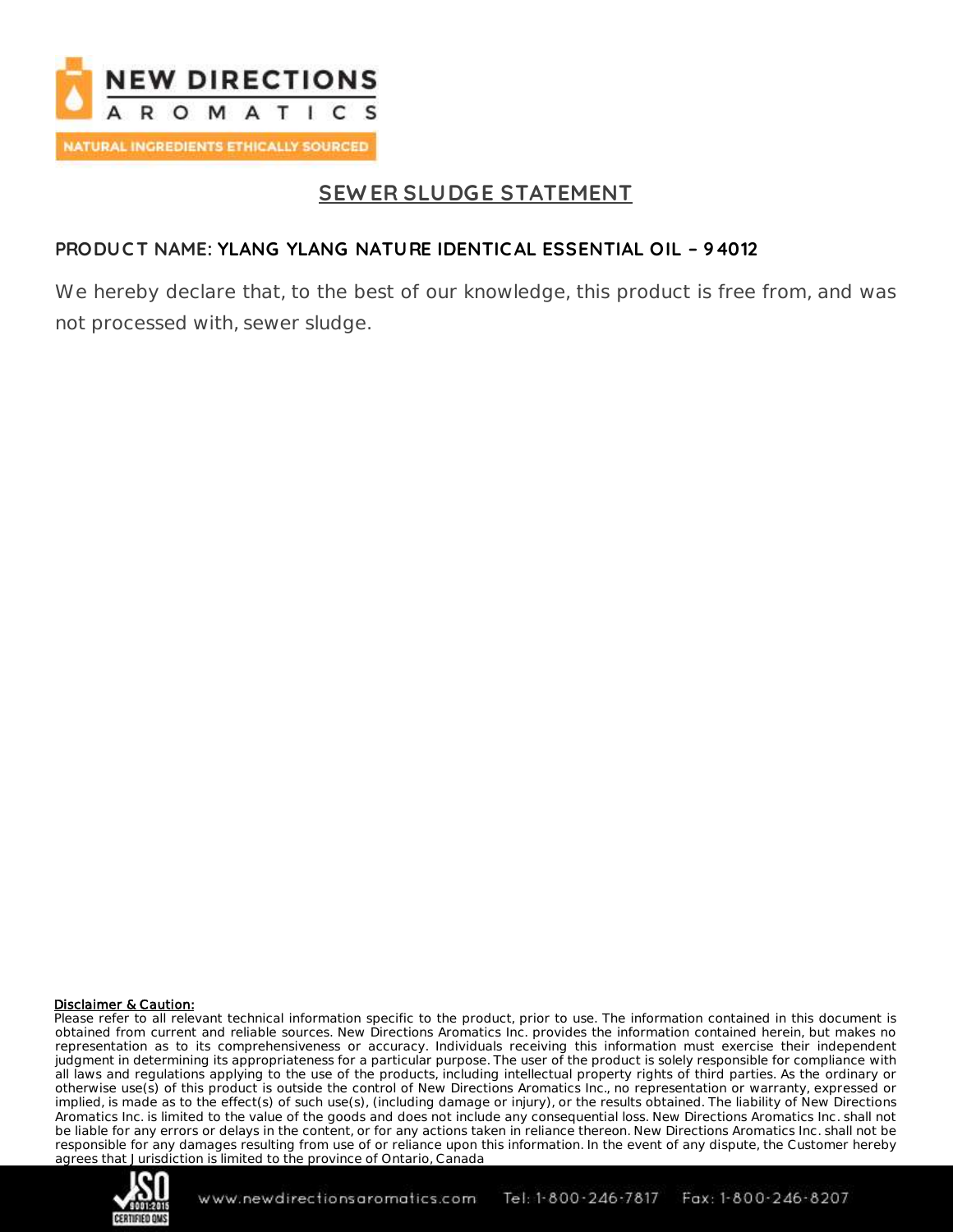

# **GMO STATEMENT**

## **PRODUC T NAME: YLANG YLANG NATURE IDENTIC AL ESSENTIAL OIL – 94012**

We hereby declare that, to the best of our knowledge, this product was not produced from or with GMO plant material.

#### Disclaimer & Caution:

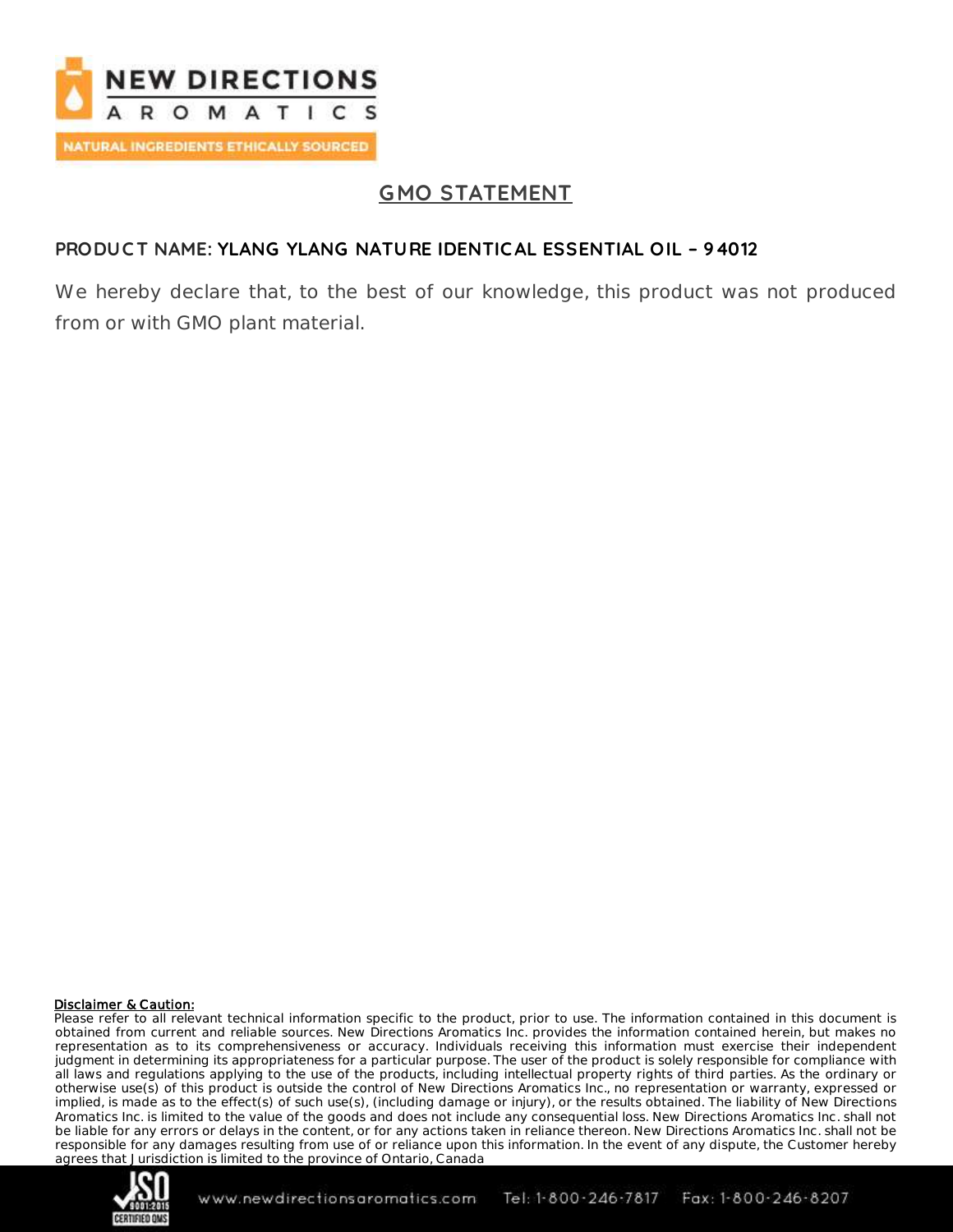

## **BY-PRODUC TS & IMPURITIES STATEMENT**

## **PRODUC T NAME: YLANG YLANG NATURE IDENTIC AL ESSENTIAL OIL – 94012**

We hereby declare that, to the best of our knowledge, this product does not contain any of the following by-products and impurities:

- Phthalates
- Ethyl alcohol
- Glycol ethers
- Palm or palm derivatives

#### Disclaimer & Caution:

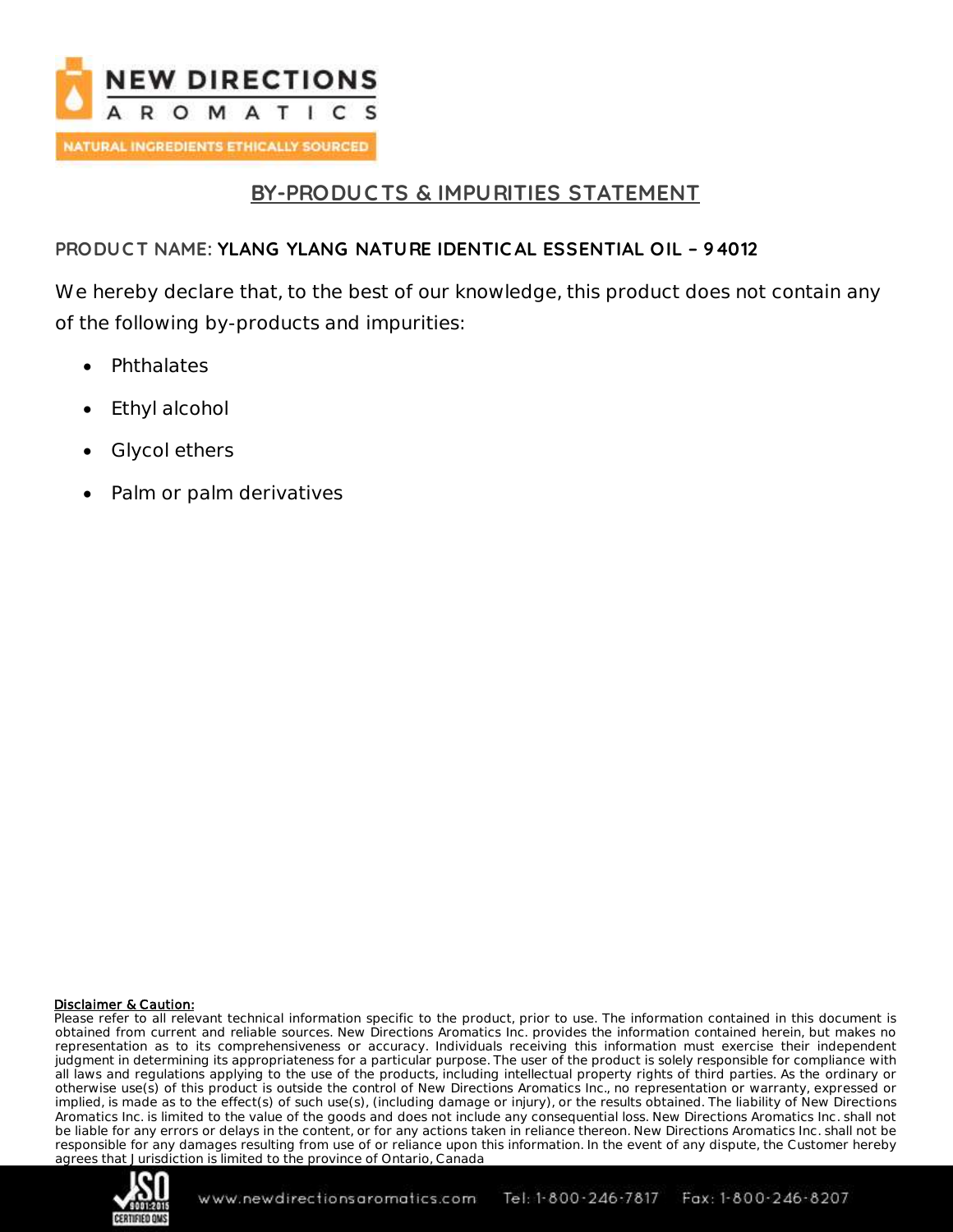

# **FOOD ALLERGEN INFORMATION**

## **PRODUC T NAME: YLANG YLANG NATURE IDENTIC AL ESSENTIAL OIL – 94012**

| Component                                      | Present in the product |
|------------------------------------------------|------------------------|
| Peanut (and/or derivatives,) e.g., protein oil | No                     |
| Tree Nuts (and/or derivatives)                 | <b>No</b>              |
| Sesame Seeds (and/or derivatives)              | <b>No</b>              |
| Wheat                                          | No                     |
| Gluten                                         | <b>No</b>              |
| Soybeans (and/or derivatives)                  | <b>No</b>              |
| Dairy (including lactose) or Eggs              | <b>No</b>              |
| Fish or their products                         | <b>No</b>              |
| Shellfish or their products                    | No                     |
| Sulphites (ppm level)                          | <b>No</b>              |
| Tartrazine                                     | No                     |

#### Disclaimer & Caution:

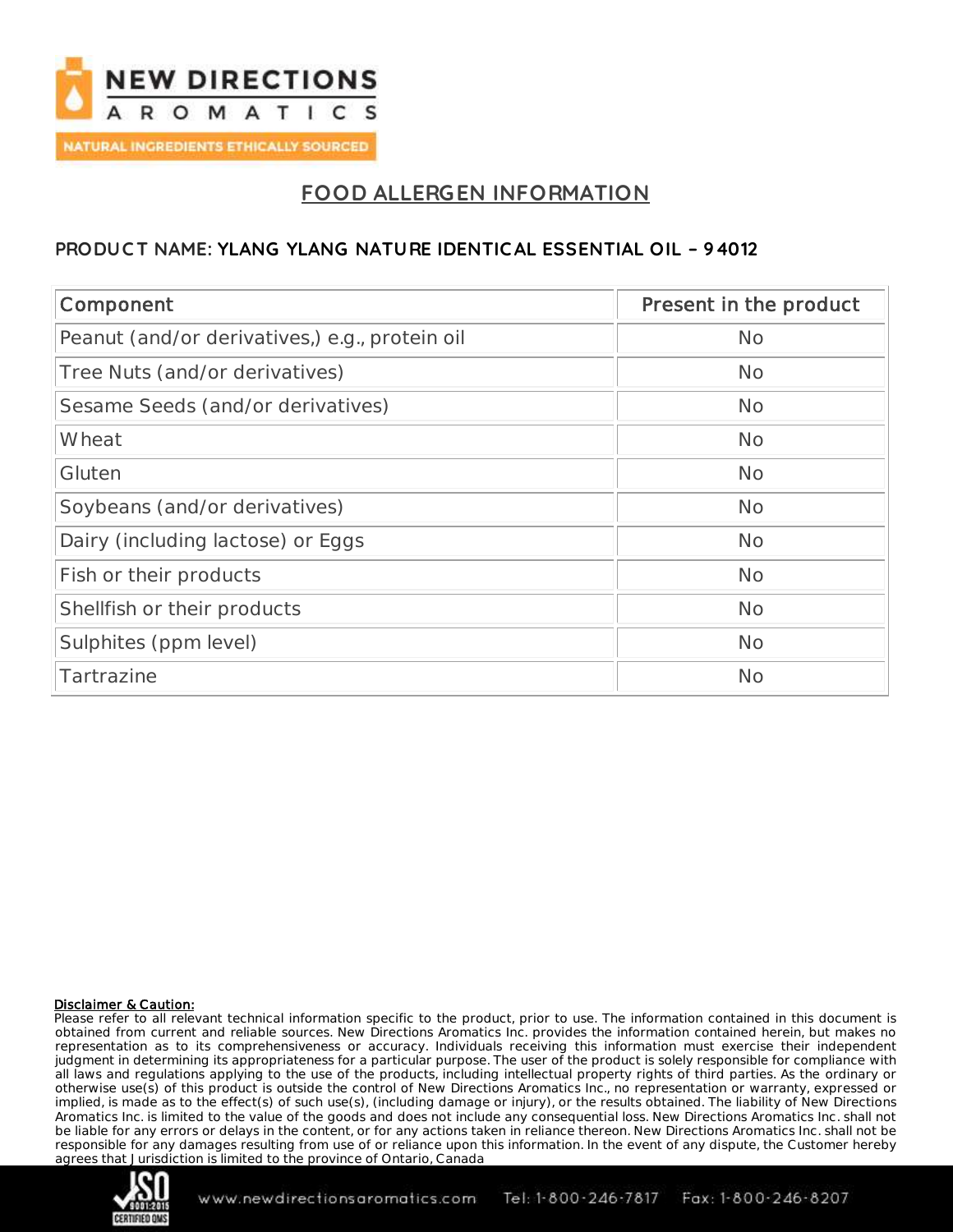

# **GLUTEN STATEMENT**

## **PRODUC T NAME: YLANG YLANG NATURE IDENTIC AL ESSENTIAL OIL – 94012**

We hereby declare that, to the best of our knowledge, this product is gluten-free, nor was it manufactured with any ingredients containing gluten.

#### Disclaimer & Caution:

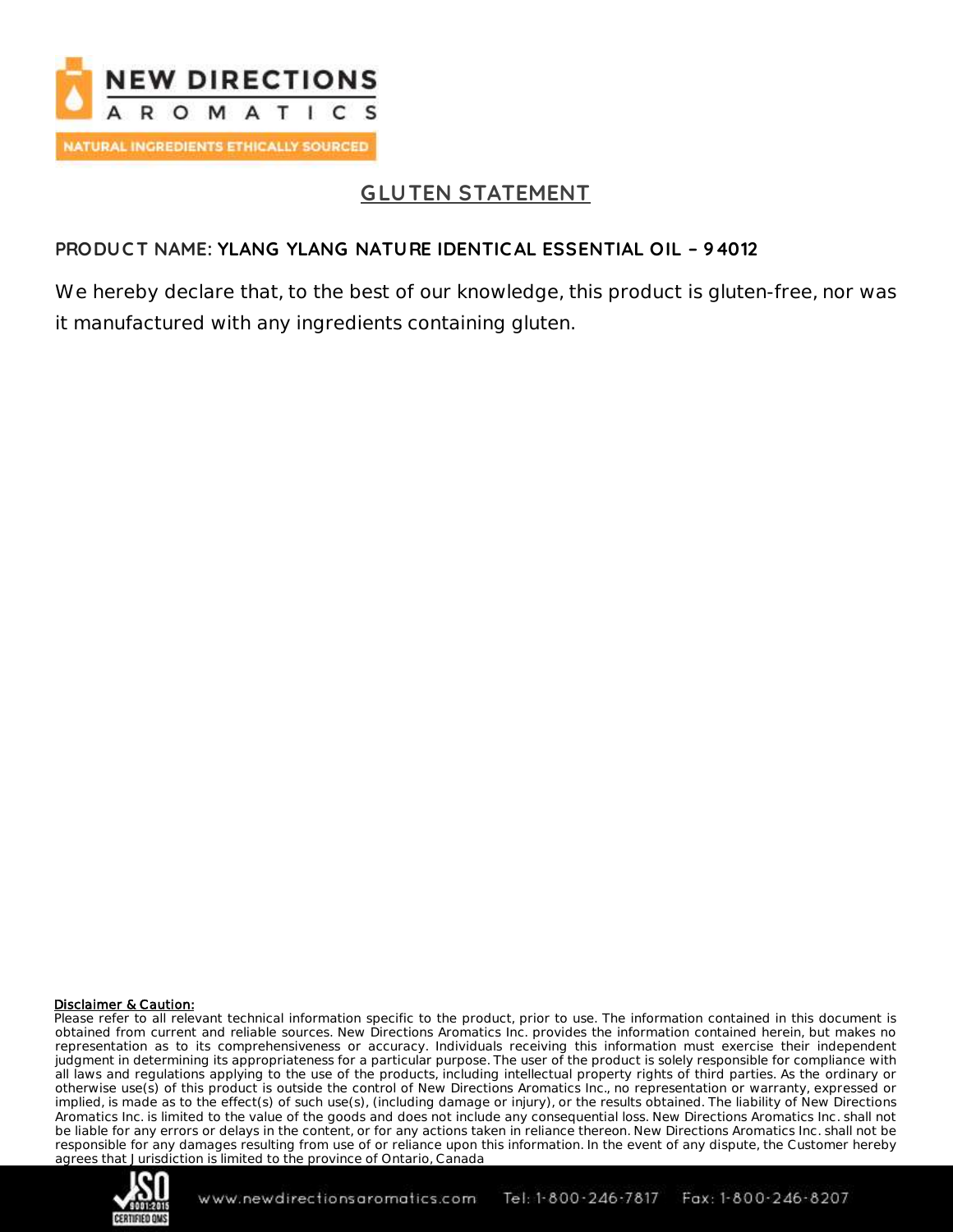

## **IFRA STANDARDS C ONFORMITY CERTIFIC ATE**

## **PRODUC T NAME: YLANG YLANG NATURE IDENTIC AL ESSENTIAL OIL – 94012**

We certify that the above mixture is in compliance with the Standards of the INTERNATIONAL FRAGRANCE ASSOCIATION (IFRA), up to and including the 49th Amendment to the IFRA Standards (published January, 2020), provided it is used in the following category(ies) at a maximum concentration level of:

| Application | Maximum usage rate (%) |
|-------------|------------------------|
| Class 1     | 4.451                  |
| Class 2     | 3.666                  |
| Class 3     | 1.073                  |
| Class 4     | 12.569                 |
| Class 5.A   | 11.260                 |
| Class 5.B   | 0.549                  |
| Class 5.C   | 2.173                  |
| Class 5.D   | 0.183                  |
| Class 6     | 1.073                  |
| Class 7.A   | 1.073                  |
| Class 7.B   | 1.073                  |
| Class 8     | 0.183                  |
| Class 9     | 4.975                  |
| Class 10.A  | 4.975                  |
| Class 10.B  | 31.423                 |
| Class 11.A  | 0.183                  |
| Class 11.B  | 0.183                  |
| Class 12    | 100.000                |

#### Disclaimer & Caution:

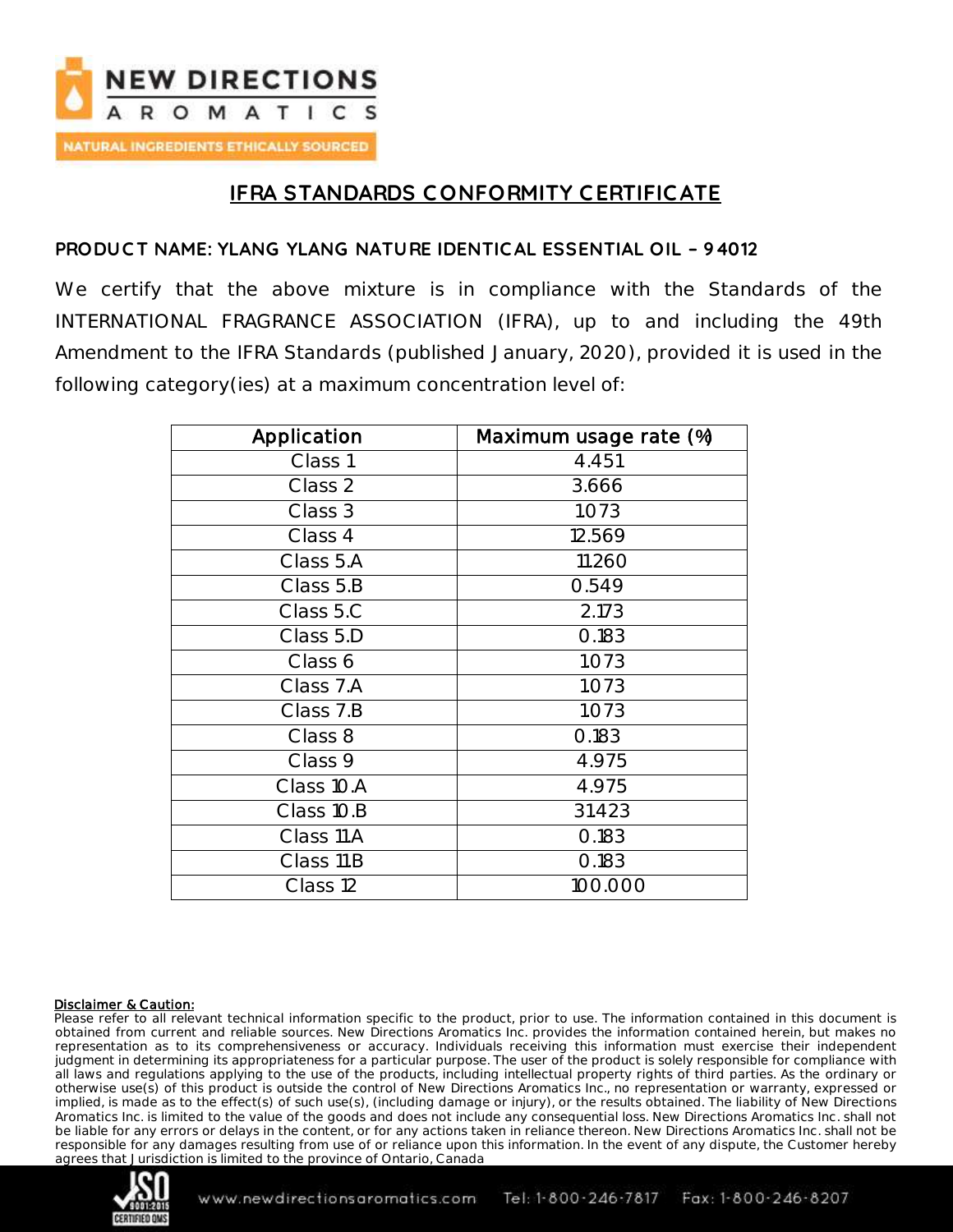

# **IFRA STANDARDS C ONFORMITY CERTIFIC ATE (cont'd)**

## **PRODUC T NAME: YLANG YLANG NATURE IDENTIC AL ESSENTIAL OIL – 94012**

Information about presence and concentration of fragrance ingredients subject to IFRA Standards in this product is as follows:

| Materials under the<br>scope of IFRA<br>Standards: | CAS number(s): | Recommendation<br>from IFRA Standard: | Concentration (%) in<br>fragrance mixture or<br>finished product: |
|----------------------------------------------------|----------------|---------------------------------------|-------------------------------------------------------------------|
| Benzyl benzoate                                    | $120 - 51 - 4$ | Restriction                           | 38.188                                                            |
| Geraniol                                           | $106 - 24 - 1$ | Restriction                           | 3.650                                                             |
| Benzyl salicylate                                  | $118 - 58 - 1$ | Restriction                           | 2.125                                                             |
| Citronellol                                        | $106 - 22 - 9$ | Restriction                           | 1.601                                                             |
| Eugenol                                            | $97 - 53 - 0$  | Restriction                           | 0.625                                                             |
| Cinnamic aldehyde                                  | $104 - 55 - 2$ | Restriction                           | 0.007                                                             |
| Citral                                             | 5392-40-5      | Restriction                           | 0.001                                                             |

#### Disclaimer & Caution:

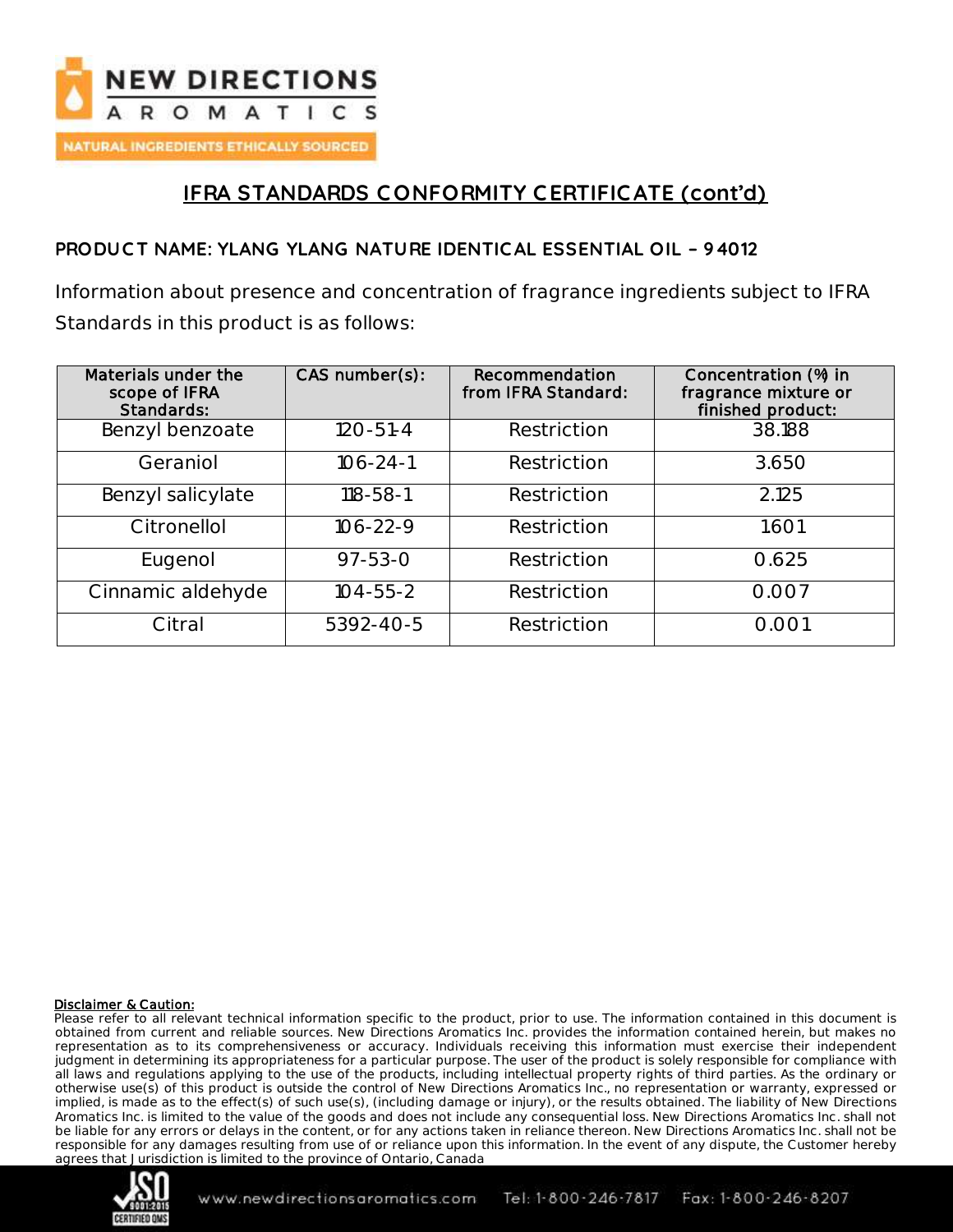

NATURAL INGREDIENTS ETHICALLY SOURCED

#### **IFRA 49th AMENDMENT C ATEGORIES**

| Category        | Product Type                                                                                                                     |  |
|-----------------|----------------------------------------------------------------------------------------------------------------------------------|--|
|                 | Products applied to the lips                                                                                                     |  |
| $\overline{2}$  | Products applied to the axillae                                                                                                  |  |
| $\overline{3}$  | Products applied to the face/body using fingertips                                                                               |  |
| $\overline{4}$  | Products related to fine fragrance                                                                                               |  |
| $\overline{5}$  | Products applied to the face and body using the hands (palms), primarily leave-on:                                               |  |
| 5A              | Body lotion products applied to the body using the hands (palms), primarily leave-on                                             |  |
| 5B              | Face moisturizer products applied to the face using the hands (palms), primarily<br>leave-on                                     |  |
| 5C              | Hand cream products applied to the hands using the hands (palms), primarily leave-<br>on                                         |  |
| 5D              | Baby Creams, baby Oils and baby talc                                                                                             |  |
| 6               | Products with oral and lip exposure                                                                                              |  |
| $\overline{7}$  | Products applied to the hair with some hand contact                                                                              |  |
| 7A              | Rinse-off products applied to the hair with some hand contact                                                                    |  |
| <b>7B</b>       | Leave-on products applied to the hair with some hand contact                                                                     |  |
| 8               | Products with significant anogenital exposure                                                                                    |  |
| $\overline{9}$  | Products with body and hand exposure, primarily rinse off                                                                        |  |
| 10 <sup>°</sup> | Household care products with mostly hand contact                                                                                 |  |
| 10A             | Household care excluding aerosol products (excluding aerosol/spray products)                                                     |  |
| 10B             | Household aerosol/spray products                                                                                                 |  |
| 11              | Products with intended skin contact but minimal transfer of fragrance to skin from<br>inert substrate                            |  |
| <b>11A</b>      | Products with intended skin contact but minimal transfer of fragrance to skin from<br>inert substrate without UV exposure        |  |
| 11B             | Products with intended skin contact but minimal transfer of fragrance to skin from<br>inert substrate with potential UV exposure |  |
| $\overline{12}$ | Products not intended for direct skin contact, minimal or insignificant transfer to skin                                         |  |

#### Disclaimer & Caution:

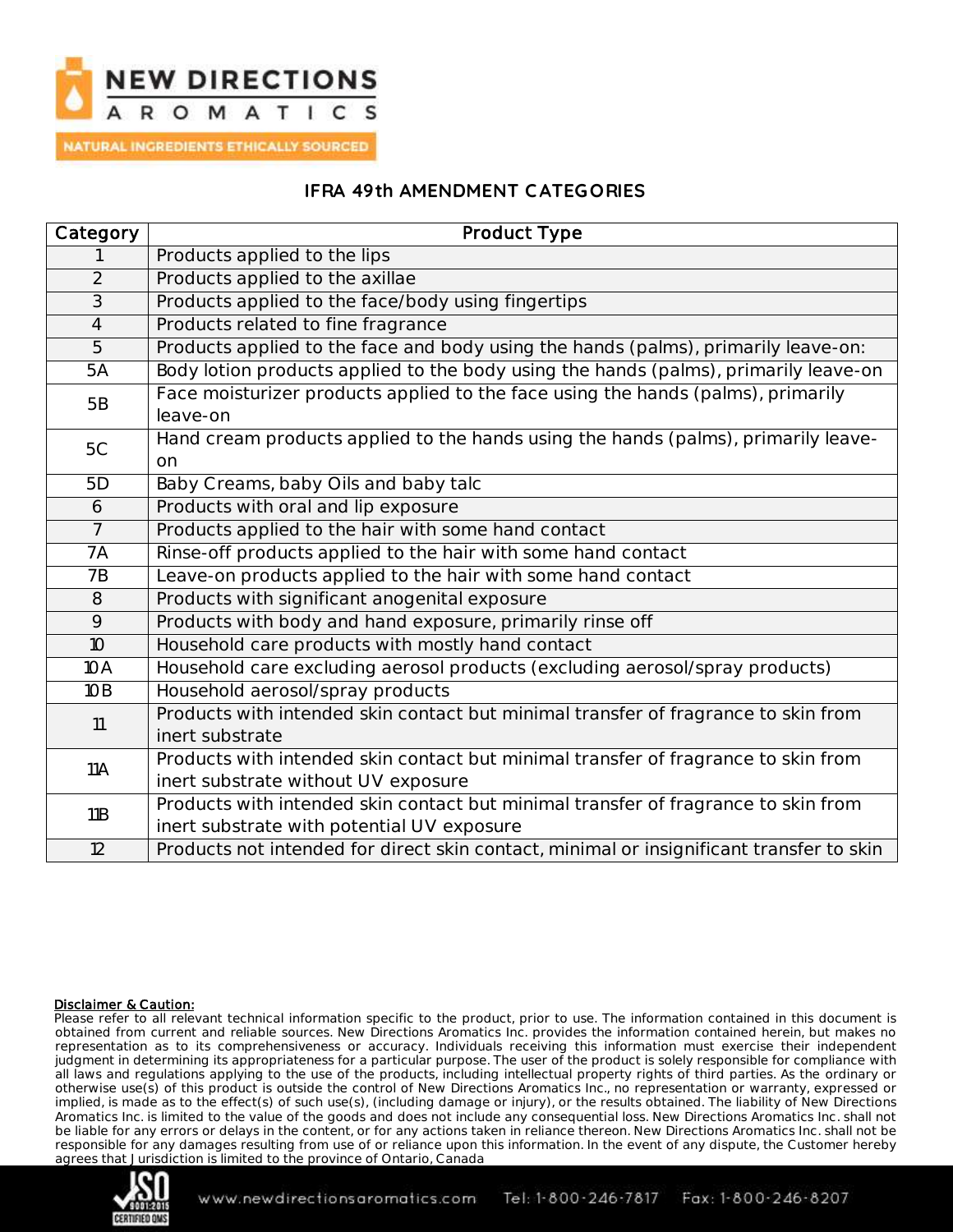

## **IFRA FRAGRANC E ALLERGEN STATEMENT**

### **PRODUC T NAME: YLANG YLANG NATURE IDENTIC AL ESSENTIAL OIL – 94012**

| Ingredients                                                     | $CAS$ #        | $\frac{0}{0}$ |
|-----------------------------------------------------------------|----------------|---------------|
| Alpha isomethylionone                                           | $127 - 51 - 5$ | $\bigcirc$    |
| Alpha-Amyl Cinnamic Alcohol                                     | $101 - 85 - 9$ | $\bigcirc$    |
| Alpha-Amyl Cinnamic Aldehyde                                    | $122 - 40 - 7$ | $\bigcirc$    |
| Anisyl Alcohol                                                  | $105 - 13 - 5$ | $<$ 0.001     |
| Benzyl Alcohol                                                  | $100 - 51 - 6$ | $<$ 0.001     |
| Benzyl Benzoate                                                 | $120 - 51 - 4$ | 38.188        |
| <b>Benzyl Cinnamate</b>                                         | $103 - 41 - 3$ | $<$ 0.001     |
| <b>Benzyl Salicylate</b>                                        | $118 - 58 - 1$ | 2.125         |
| Cinnamic Alcohol                                                | $104 - 54 - 1$ | $<$ 0.001     |
| Cinnamic Aldehyde (Cinnamal)                                    | $104 - 55 - 2$ | 0.007         |
| Citral                                                          | 5392-40-5      | 0.001         |
| Citronellol                                                     | $106 - 22 - 9$ | 1.601         |
| Coumarin                                                        | $91-64-5$      | $<$ 0.001     |
| Eugenol                                                         | $97 - 53 - 0$  | 0.625         |
| Farnesol                                                        | 4602-84-0      | < 0.001       |
| Geraniol                                                        | $106 - 24 - 1$ | 3.650         |
| Hexyl Cinnamic Aldehyde                                         | $101 - 86 - 0$ | $\bigcirc$    |
| HMPCC (Lyral) (Hydroxyisohexyl 3- cyclohexene<br>Carboxaldehye) | 31906-04-4     | $\bigcirc$    |

#### Disclaimer & Caution:

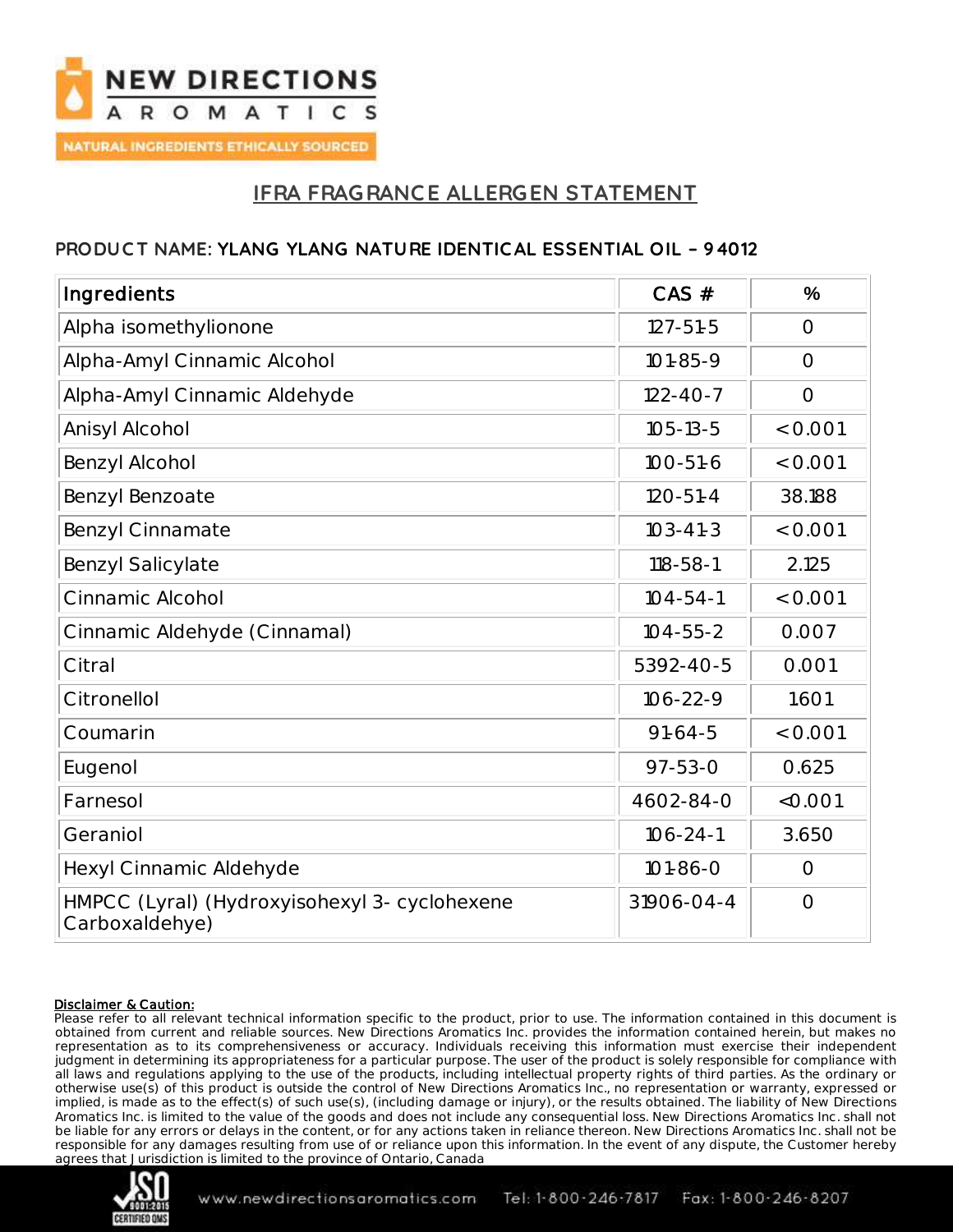

## **IFRA FRAGRANC E ALLERGEN STATEMENT (cont'd)**

### **PRODUC T NAME: YLANG YLANG NATURE IDENTIC AL ESSENTIAL OIL – 94012**

| Ingredients                                    | CAS #          | $\frac{9}{6}$ |
|------------------------------------------------|----------------|---------------|
| Hydroxycitronellal                             | $107 - 75 - 5$ |               |
| Isoeugenol                                     | $97 - 54 - 1$  | $<$ 0.001     |
| Lilial (Butylphenyl Methylpropional)           | $80 - 54 - 6$  |               |
| d-Limonene                                     | 5989-27-5      | < 0.001       |
| Linalool                                       | $78 - 70 - 6$  | 13.755        |
| Methyl Heptine Carbonate (Methyl 2- Octynoate) | $111 - 12 - 6$ |               |
| Oak Moss Extracts (Evernia Prunastri)          | 90028-68-5     | $<$ 0.001     |
| Tree Moss Extracts (Evernia Furfuracea)        | 90028-67-4     | $<$ 0.001     |

The level of these substances (GC MS - ISTD) is based on statistical analytical data and is not carried out for each batch.

< 0.001: detection limit

#### Disclaimer & Caution:

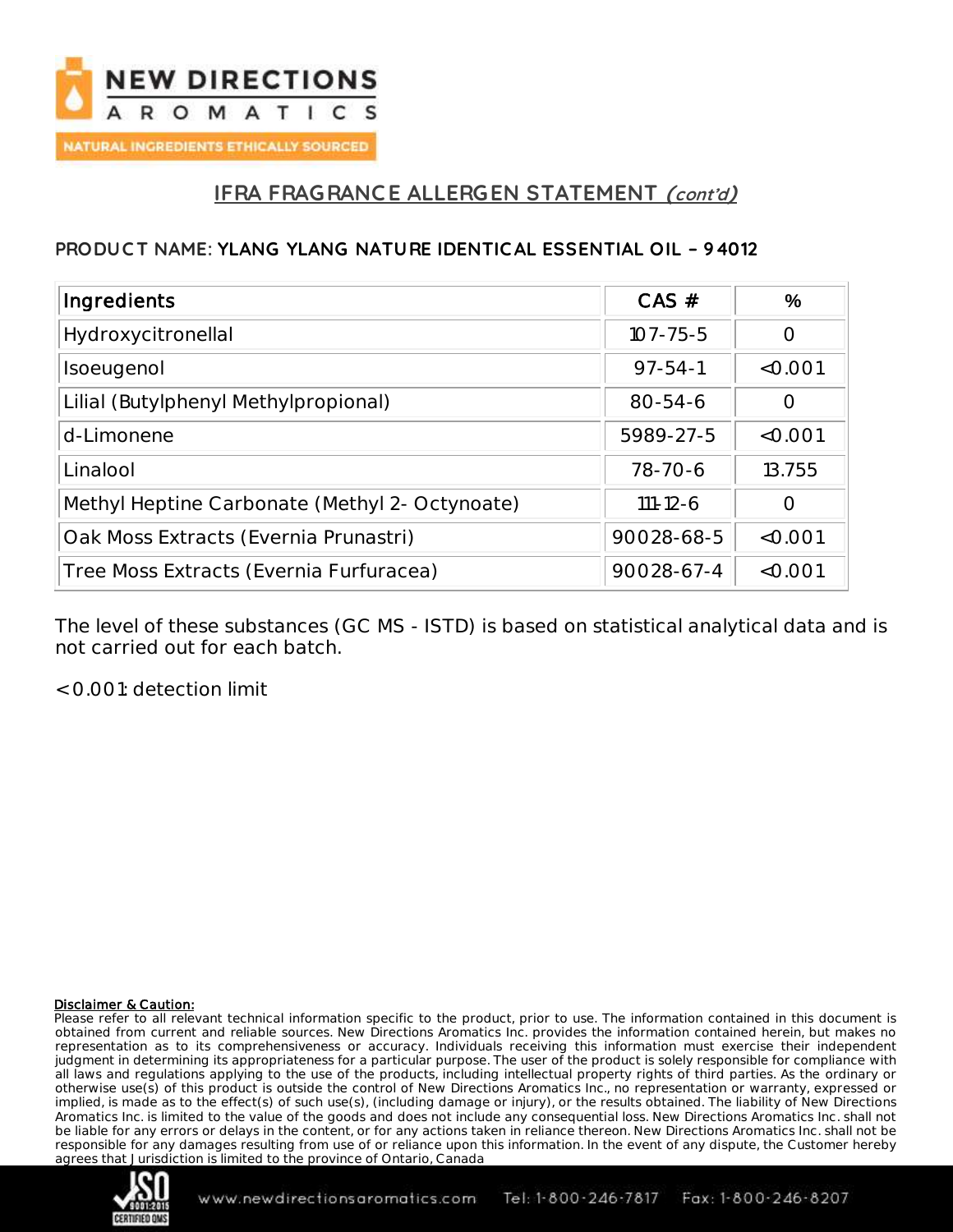

## **DEC LARATION OF BOVINE/TRANSFERABALE SPONGIFORM ENC EPHALOPATHY (BSE/TSE)**

### **PRODUC T NAME: YLANG YLANG NATURE IDENTIC AL ESSENTIAL OIL – 94012**

We hereby declare that, to the best of our knowledge. this product was not made with. nor contains. any animal material or derivatives. and is free of BSE/TSE.

#### Disclaimer & Caution:

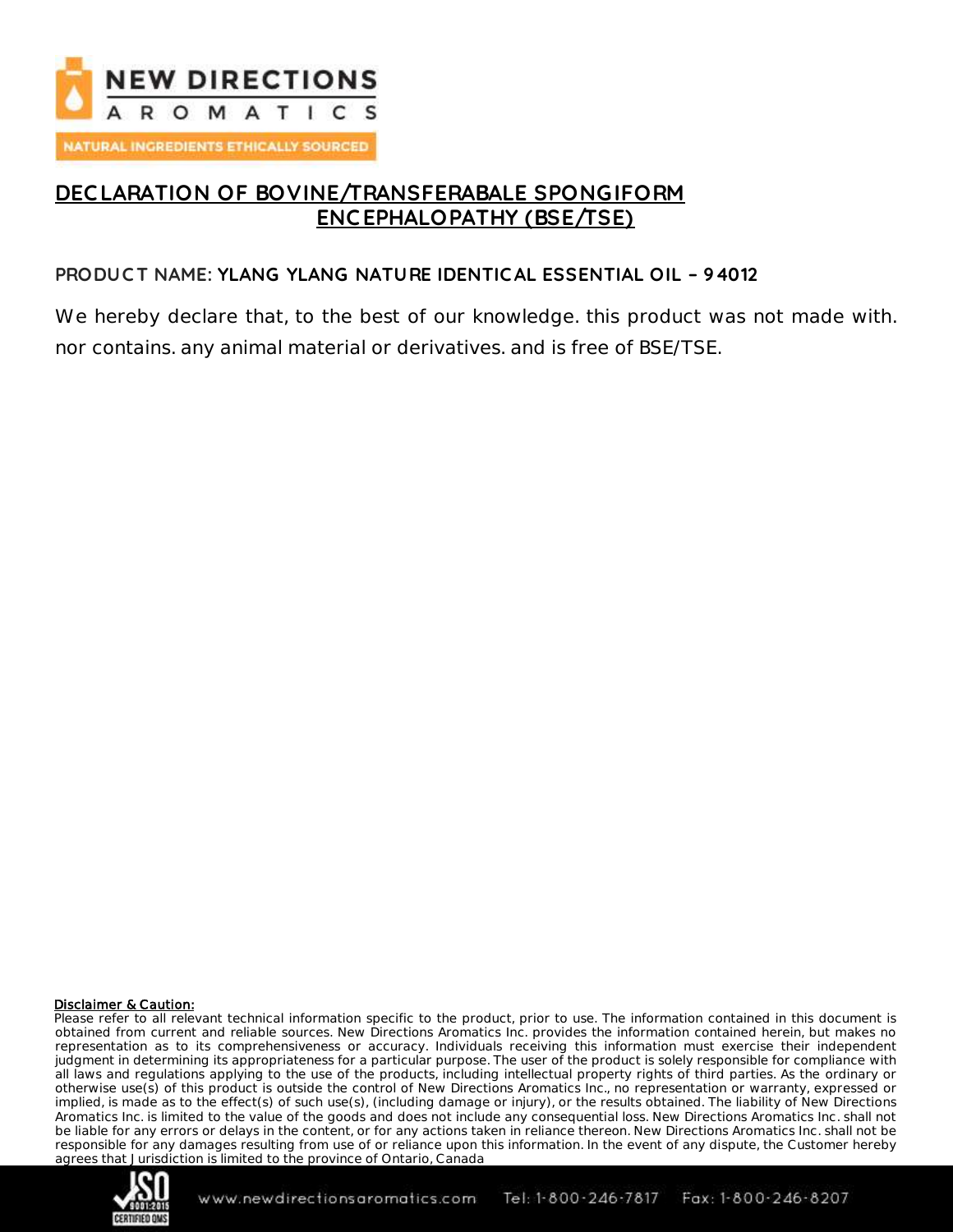

# **C RUELTY-FREE STATEMENT**

## **PRODUC T NAME: YLANG YLANG NATURE IDENTIC AL ESSENTIAL OIL – 94012**

We hereby declare that, to the best of our knowledge. this product has not been tested on animals.

#### Disclaimer & Caution:

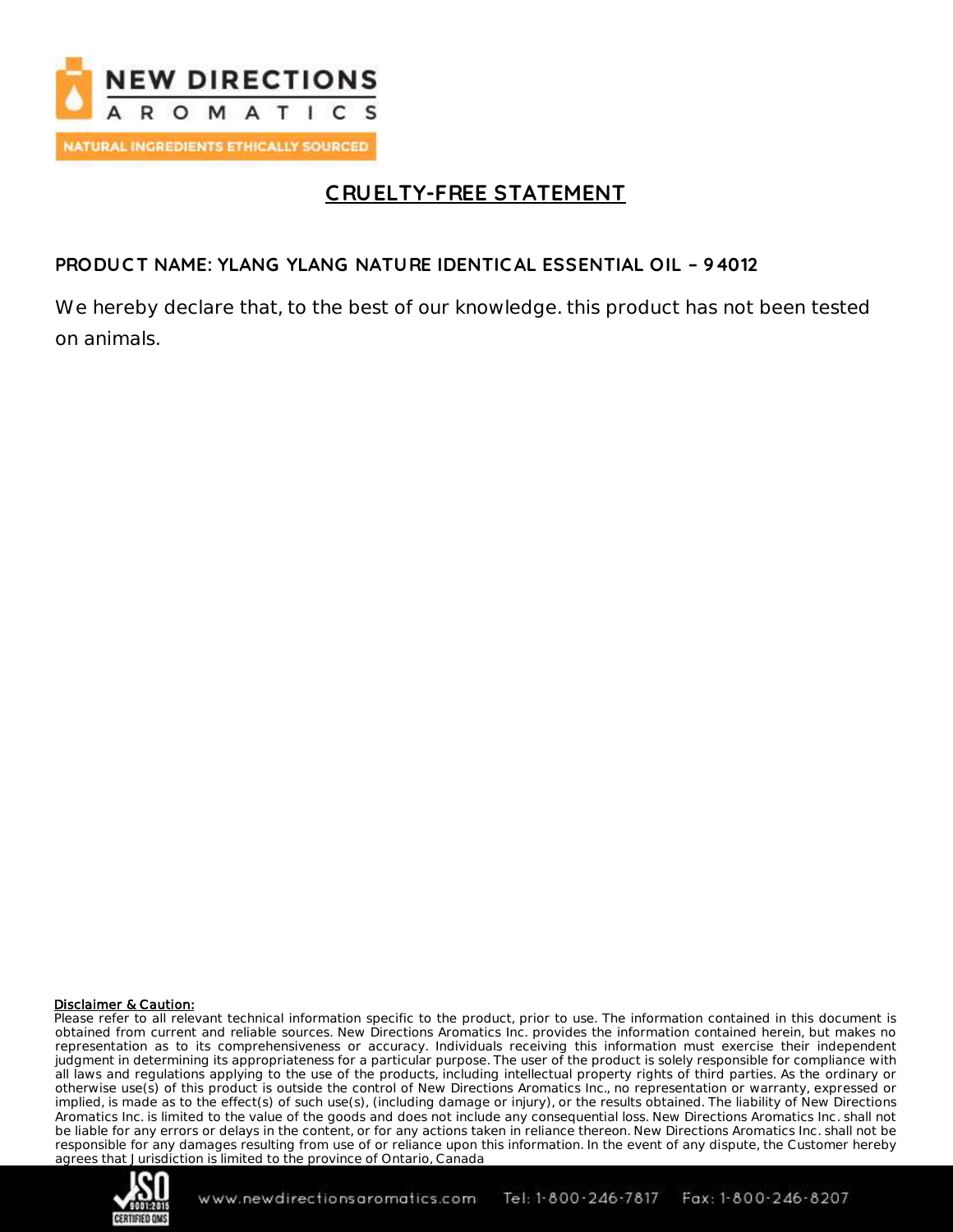

# **KOSHER STATEMENT**

## **PRODUC T NAME: YLANG YLANG NATURE IDENTIC AL ESSENTIAL OIL – 94012**

We hereby confirm that this product has been certified to Kosher standards.

#### Disclaimer & Caution:

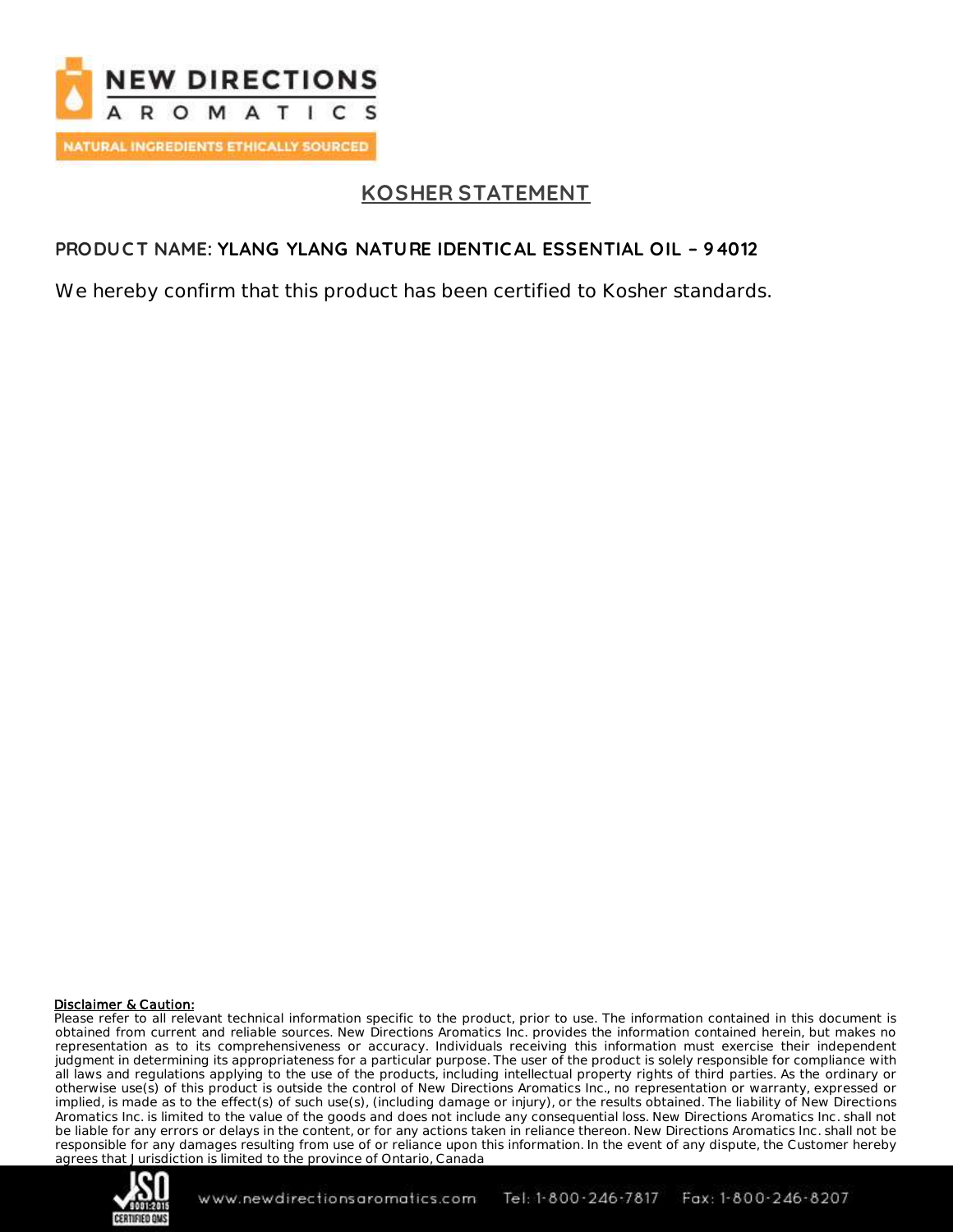

# **VEGAN STATEMENT**

## **PRODUC T NAME: YLANG YLANG NATURE IDENTIC AL ESSENTIAL OIL – 94012**

We hereby confirm that this product has been certified to Vegan standards.

#### Disclaimer & Caution: